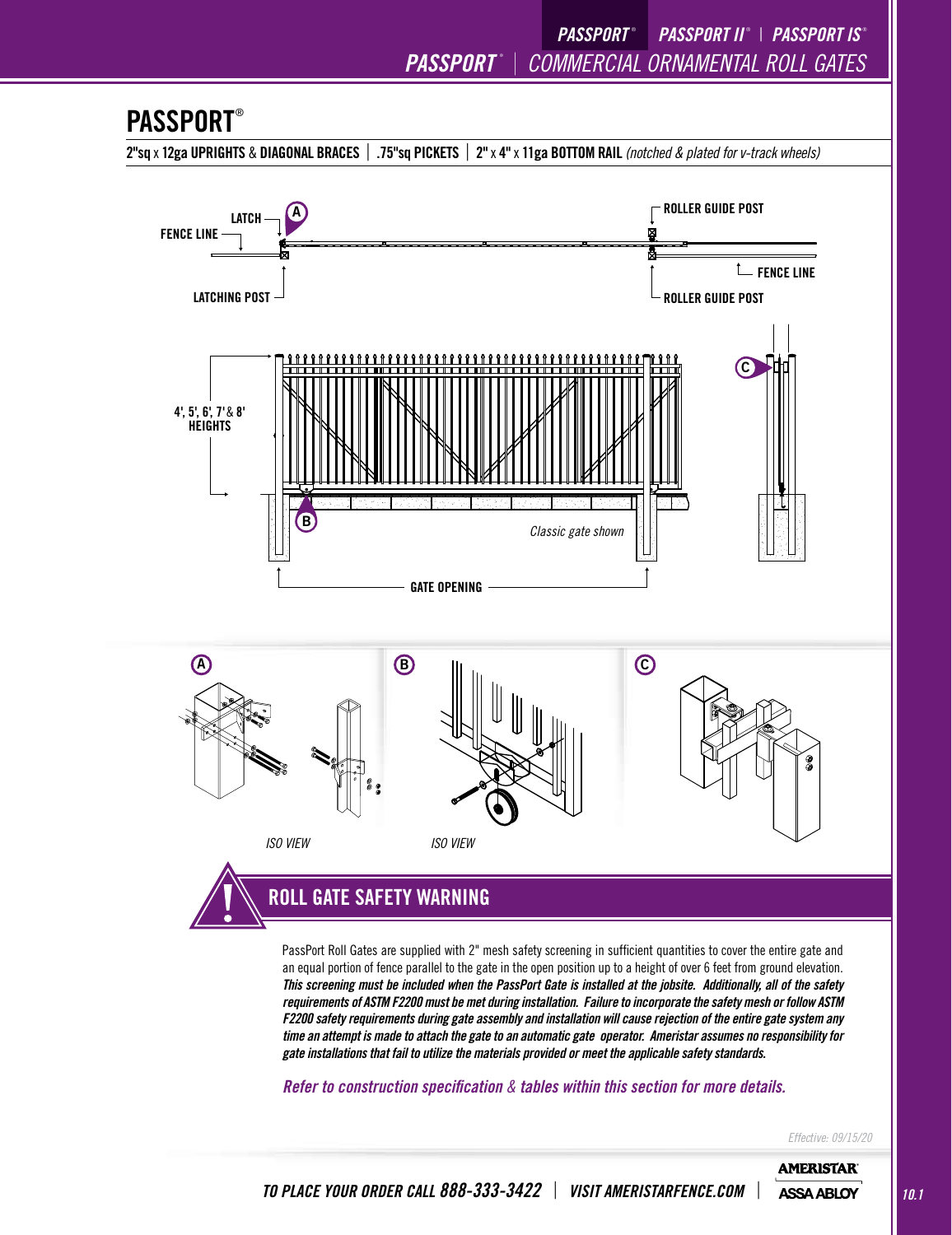*PASSPORT* ® <sup>|</sup> *COMMERCIAL ORNAMENTAL ROLL GATES PASSPORT IS* ® | *PASSPORT II* ®  *PASSPORT* ®

### PASSPORT® | 2-RAIL ROLL GATES

RAIL SPACINGS MATCH MONTAGE PLUS PANELS | OPENINGS OVER 32' HAVE A 2-PIECE FRAME

|                | <b>OPENING</b> | <b>LENGTH</b> | <b>ITEM NUMBER</b>             | <b>WEIGHT</b>  | <b>PICKET QTY</b> |
|----------------|----------------|---------------|--------------------------------|----------------|-------------------|
|                | 4' - 6'        | 103.75"       | 1⊠⊗204606R*                    | 192 lbs        | 22                |
|                | $6' - 8'$      | 122.25"       | 1図 <sup>8204608R*</sup>        | <b>214 lbs</b> | 26                |
|                | $8' - 10'$     | 150"          | 1図 8204610R*                   | 248 lbs        | 31                |
|                | $10' - 12'$    | 168.5"        | 1⊠⊗204612R*                    | 271 lbs        | 35                |
|                | $12' - 14'$    | 205.5"        | 1⊠⊗204614R**                   | 378 lbs        | 43                |
|                | $14' - 16'$    | 224"          | 1図 <sup>⊗204616R**</sup>       | <b>400 lbs</b> | 48                |
| 4 <sup>1</sup> | $16' - 18'$    | 242.5"        | 1⊠ ⊗204618R**                  | 425 lbs        | 52                |
|                | $18' - 20'$    | 279.5"        | 1図 8204620R**                  | 472 lbs        | 60                |
| HEIGHT         | $20' - 22'$    | 298"          | 1⊠ <sup>⊗204622R**</sup>       | 494 lbs        | 64                |
|                | $22' - 24'$    | 316.5"        | 1⊠ ⊗204624R**                  | <b>519 lbs</b> | 68                |
|                | 24' - 26'      | 335"          | 180204626R**                   | 541 lbs        | 72                |
|                | $26' - 28'$    | 362.75"       | 1図 8204628R***                 | <b>642 lbs</b> | 78                |
|                | $28' - 30'$    | 390.5"        | 180204630R***                  | 681 lbs        | 84                |
|                | $30' - 32'$    | 418.25"       | 188204632R***                  | 719 lbs        | 89                |
|                |                |               |                                |                |                   |
|                | $4' - 6'$      | 103.75"       | 1⊠⊗205806R*                    | 219 lbs        | 22                |
|                | 6' - 8'        | 122.25"       | 1⊠⊗205808R*                    | 243 lbs        | 26                |
|                | $8' - 10'$     | 150"          | 1図 <sup>8205810R*</sup>        | <b>281 lbs</b> | 31                |
|                | $10' - 12'$    | 168.5"        | 1⊠ <sup>®205812R*</sup>        | <b>306 lbs</b> | 35                |
|                | $12' - 14'$    | 205.5"        | 1図 8205814R**                  | <b>428 lbs</b> | 43                |
|                | $14' - 16'$    | 224"          | 1⊠⊗205816R**                   | 452 lbs        | 48                |
|                | $16' - 18'$    | 242.5"        | 1⊠ ⊗205818R**                  | 479 lbs        | 52                |
| HEIGHT         | $18' - 20'$    | 279.5"        | 1⊠ ⊗205820R**                  | 531 lbs        | 60                |
|                | $20' - 22'$    | 298"          | 1図 8205822R**                  | 555 lbs        | 64                |
|                | 22' - 24'      | 316.5"        | 1⊠⊗205824R**                   | 582 lbs        | 68                |
|                | $24' - 26'$    | 335"          | 1図 8205826R**                  | <b>606 lbs</b> | 72                |
|                | 26' - 28'      | 362.75"       | 1⊠⊗205828R***                  | 721 lbs        | 78                |
|                | $28' - 30'$    | 390.5"        | 1⊠ <sup>⊗205830R***</sup>      | <b>763 lbs</b> | 84                |
|                | $30' - 32'$    | 418.25"       | 1図 8205832R***                 | 805 lbs        | 89                |
|                |                |               |                                |                |                   |
|                |                |               | <b>6' HEIGHTS ON NEXT PAGE</b> |                |                   |



*GENESIS* ™

*Effective: 09/15/20*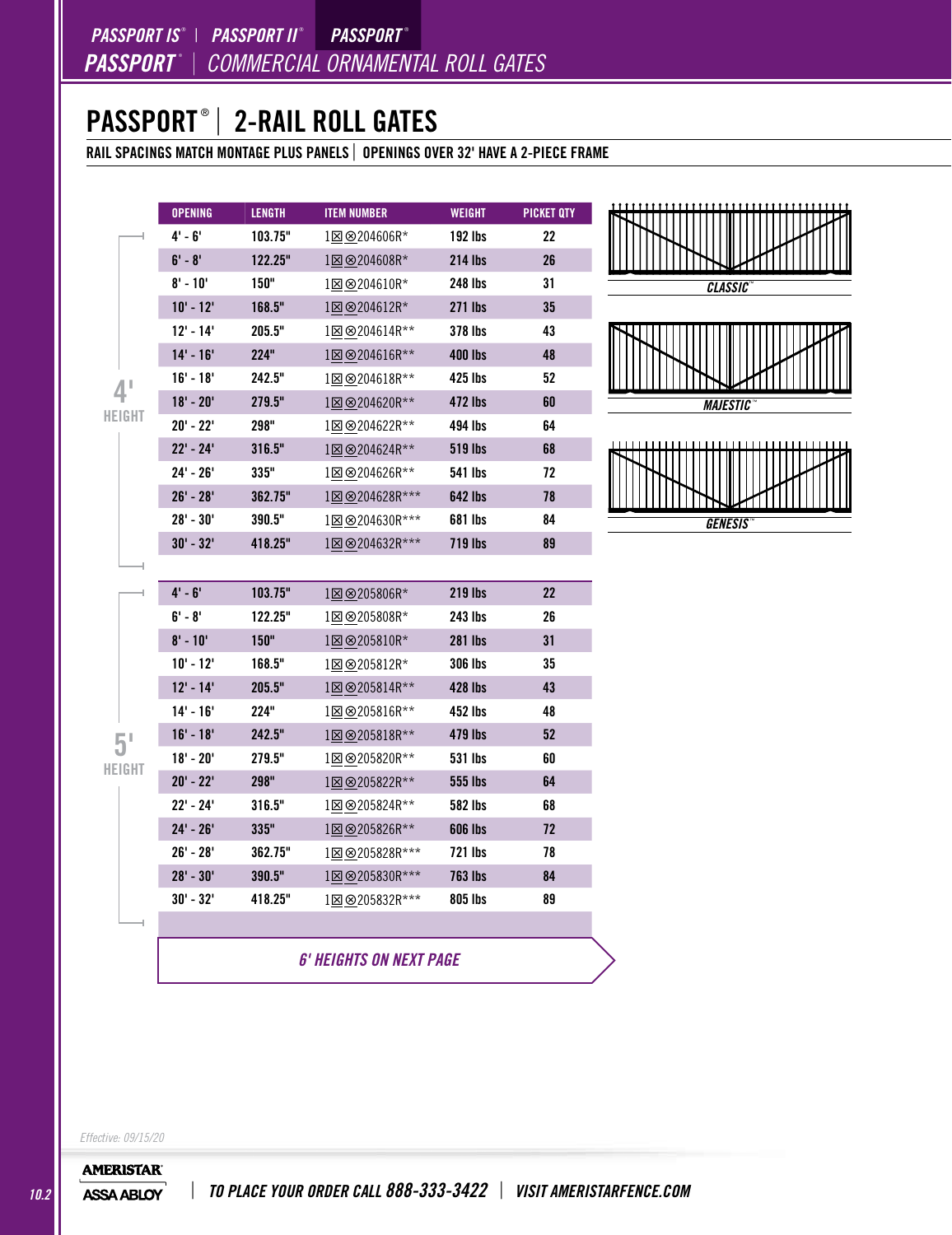# PASSPORT ® | 2-RAIL ROLL GATES

RAIL SPACINGS MATCH MONTAGE PLUS PANELS | OPENINGS OVER 32' HAVE A 2-PIECE FRAME

|        | <b>OPENING</b> | <b>LENGTH</b> | <b>ITEM NUMBER</b> | <b>WEIGHT</b>  | <b>PICKET QTY</b> |
|--------|----------------|---------------|--------------------|----------------|-------------------|
|        | 4' - 6'        | 103.75"       | 1⊠⊗207006R*        | 246 lbs        | 22                |
|        | $6' - 8'$      | 122.25"       | 1⊠ ⊗207008R*       | <b>273 lbs</b> | 26                |
|        | $8' - 10'$     | 150"          | 1⊠⊗207010R*        | 314 lbs        | 31                |
|        | $10' - 12'$    | 168.5"        | 1⊠⊗207012R*        | <b>341 lbs</b> | 35                |
|        | $12' - 14'$    | 205.5"        | 1⊠⊗207014R**       | 479 lbs        | 43                |
|        | $14' - 16'$    | 224"          | 1⊠⊗207016R**       | <b>505 lbs</b> | 48                |
|        | $16' - 18'$    | 242.5"        | 1⊠⊗207018R**       | 534 lbs        | 52                |
|        | $18' - 20'$    | 279.5"        | 1⊠⊗207020R**       | 590 lbs        | 60                |
| HEIGHT | $20' - 22'$    | 298"          | 1⊠⊗207022R**       | 617 lbs        | 64                |
|        | $22' - 24'$    | 316.5"        | 1⊠ ⊗207024R**      | <b>646 lbs</b> | 68                |
|        | 24' - 26'      | 335"          | 1⊠ ⊗207026R**      | 673 lbs        | 72                |
|        | $26' - 28'$    | 362.75"       | 1⊠⊗207028R***      | <b>802 lbs</b> | 78                |
|        | $28' - 30'$    | 390.5"        | 1⊠⊗207030R***      | 846 lbs        | 84                |
|        | $30' - 32'$    | 418.25"       | 1⊠⊗207032R***      | 891 lbs        | 89                |
|        |                |               |                    |                |                   |



*GENESIS* ™

 $\underline{\boxtimes}$  = *FENCE STYLES AVAILABLE* | **C** = Classic  $\underline{M}$  = Majestic  $\underline{G}$  = Genesis

 $\underline{\otimes}$  = *COLOR OPTIONS AVAILABLE* | **<u>B</u></u> = Black**  $\underline{N}$  **= Bronze**  $\underline{W}$  **= White**  $\underline{S}$  **= Sand** 

*\* 2-Bays | \*\* 4-Bays | \*\*\* 6-Bays*

*Effective: 09/15/20*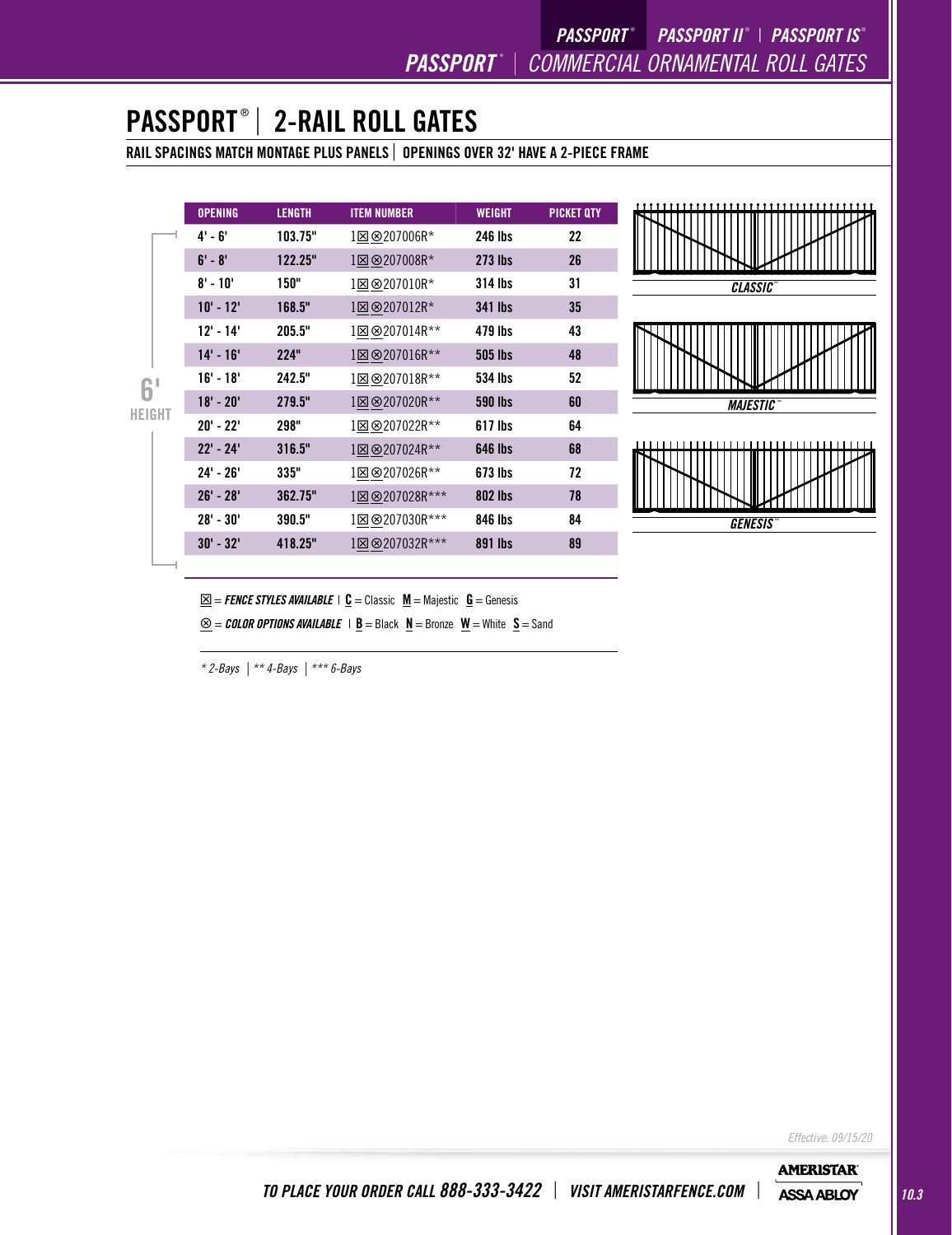# PASSPORT ® | 3-RAIL ROLL GATES

RAIL SPACINGS MATCH MONTAGE PLUS PANELS | OPENINGS OVER 32' HAVE A 2-PIECE FRAME

|                                     | <b>OPENING</b> | <b>LENGTH</b> | <b>ITEM NUMBER</b>                         | WEIGHT         | <b>PICKET QTY</b> |
|-------------------------------------|----------------|---------------|--------------------------------------------|----------------|-------------------|
|                                     | $4' - 6'$      | 103.75"       | 1⊠ ⊗304606R*                               | 219 lbs        | 22                |
|                                     | $6' - 8'$      | 122.25"       | 1⊠ <sup>⊗</sup> 304608R*                   | <b>245 lbs</b> | 26                |
|                                     | $8' - 10'$     | 150"          | 1⊠ ⊗304610R*                               | <b>286 lbs</b> | 31                |
|                                     | $10' - 12'$    | 168.5"        | 1⊠⊗304612R*                                | <b>314 lbs</b> | 35                |
|                                     | $12' - 14'$    | 205.5"        | 1⊠ <sup>®</sup> 304614R**                  | 430 lbs        | 43                |
|                                     | $14' - 16'$    | 224"          | 1⊠ ⊗304616R**                              | 457 lbs        | 48                |
| $\mathbf{1}^{\mathsf{T}}$<br>HEIGHT | $16' - 18'$    | 242.5"        | 1⊠ ⊗304618R**                              | 487 lbs        | 52                |
|                                     | $18' - 20'$    | 279.5"        | 1⊠ ⊗304620R**                              | <b>543 lbs</b> | 60                |
|                                     | $20' - 22'$    | 298"          | 1⊠⊗304622R**                               | 569 lbs        | 64                |
|                                     | $22' - 24'$    | 316.5"        | 1⊠ ⊗304624R**                              | <b>600 lbs</b> | 68                |
|                                     | $24' - 26'$    | 335"          | 1⊠⊗304626R**                               | 626 lbs        | 72                |
|                                     | $26' - 28'$    | 362.75"       | 1⊠ ⊗304628R***                             | <b>735 lbs</b> | 78                |
|                                     | $28' - 30'$    | 390.5"        | 1⊠⊗304630R***                              | <b>780 lbs</b> | 84                |
|                                     | $30' - 32'$    | 418.25"       | 1図 <sup>⊗</sup> 304632R***                 | 826 lbs        | 89                |
|                                     |                |               |                                            |                |                   |
|                                     | $4' - 6'$      | 103.75"       | 1⊠⊗305806R*                                | 245 lbs        | 22                |
|                                     | $6' - 8'$      | 122.25"       | 1⊠ ⊗305808R*                               | 274 lbs        | 26                |
|                                     | $8' - 10'$     | 150"          | $1\boxtimes \otimes 305810R^*$             | 319 lbs        | 31                |
|                                     | $10' - 12'$    | 168.5"        | 1⊠ ⊗305812R*                               | 349 lbs        | 35                |
|                                     | $12' - 14'$    | 205.5"        | 1⊠ <sup>®</sup> 305814R**                  | 480 lbs        | 43                |
|                                     | $14' - 16'$    | 224"          | 1⊠⊗305816R**                               | 509 lbs        | 48                |
| 5 <sup>1</sup>                      | $16' - 18'$    | 242.5"        | 188305818R**                               | 541 Ibs        | 52                |
| HEIGHT                              | $18' - 20'$    | 279.5"        | 1⊠⊗305820R**                               | 602 lbs        | 60                |
|                                     | $20' - 22'$    | 298"          | 1⊠ ⊗305822R**                              | 630 lbs        | 64                |
|                                     | $22' - 24'$    | 316.5"        | 1⊠ ⊗305824R**                              | 663 lbs        | 68                |
|                                     | $24' - 26'$    | 335"          | 1⊠ ⊗305826R**                              | 691 lbs        | 72                |
|                                     | $26' - 28'$    | 362.75"       | 1⊠ ⊗305828R***                             | 813 lbs        | 78                |
|                                     | $28' - 30'$    | 390.5"        | 188305830R***                              | <b>862 lbs</b> | 84                |
|                                     | $30' - 32'$    | 418.25"       | 1図 8305832R***                             | 911 lbs        | 89                |
|                                     |                |               |                                            |                |                   |
|                                     | $4' - 6'$      | 103.75"       | 1図 8307006R                                | <b>273 lbs</b> | 22                |
| м                                   | $6' - 8'$      | 122.25"       | 1図 <sup>⊗</sup> 307008R                    | <b>304 lbs</b> | 26                |
|                                     | $8' - 10'$     | 150"          | 1図 8307010R                                | <b>352 lbs</b> | 31                |
| HEIGHT                              | $10' - 12'$    | 168.5"        | 1⊠ ⊗307012R                                | <b>384 lbs</b> | 35                |
|                                     | $12' - 14'$    | 205.5"        | 1図 8307014R                                | 531 lbs        | 43                |
|                                     | $14' - 16'$    | 224"          | 1図 8307016R                                | <b>562 lbs</b> | 48                |
|                                     |                |               | 6', 7' & 8' HEIGHTS CONTINUED ON NEXT PAGE |                |                   |



*GENESIS* ™

*Effective: 09/15/20*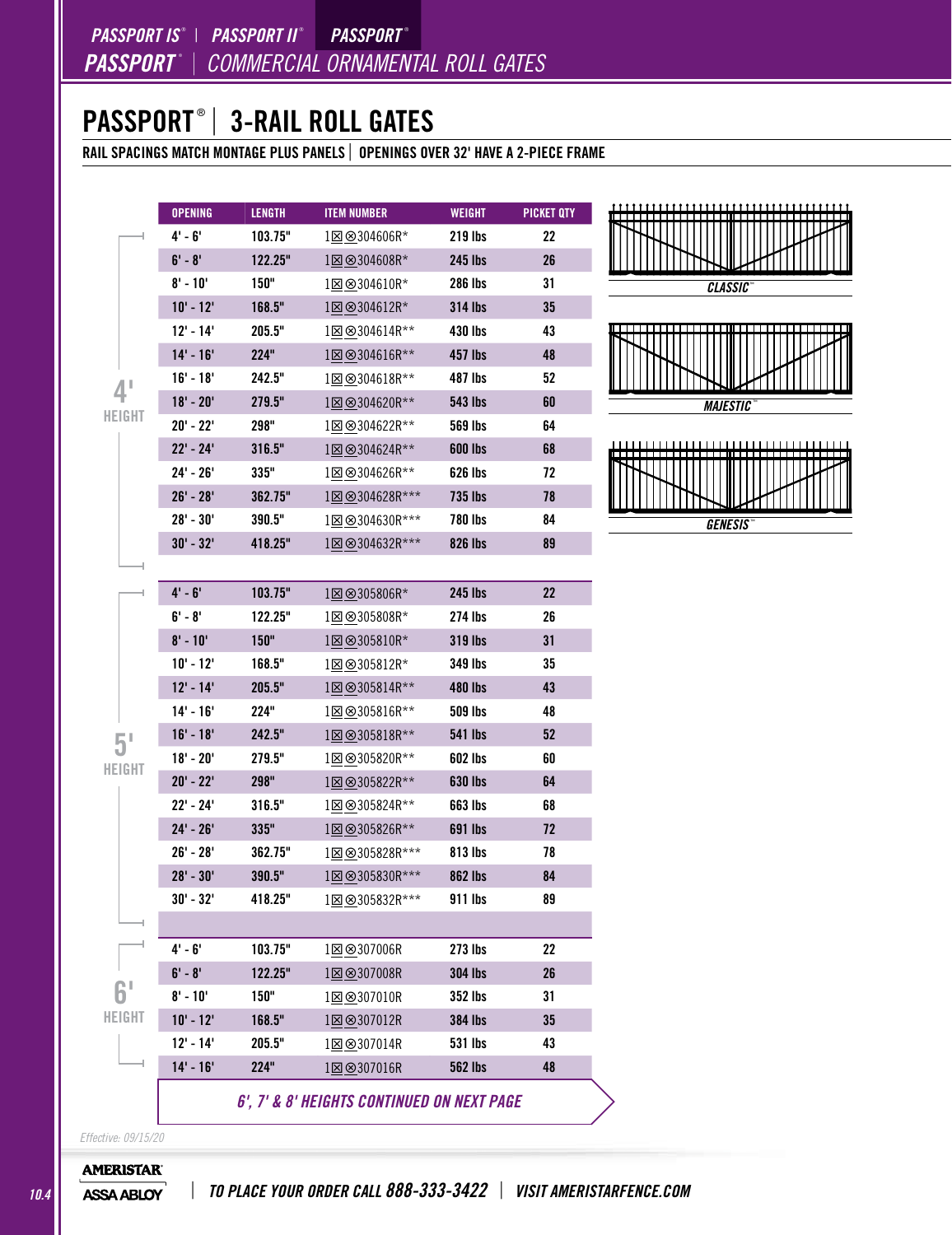# PASSPORT ® | 3-RAIL ROLL GATES

RAIL SPACINGS MATCH MONTAGE PLUS PANELS | OPENINGS OVER 32' HAVE A 2-PIECE FRAME

|                                 | <b>OPENING</b> | <b>LENGTH</b> | <b>ITEM NUMBER</b>         | <b>WEIGHT</b>            | <b>PICKET QTY</b> |                                                                                                                                |
|---------------------------------|----------------|---------------|----------------------------|--------------------------|-------------------|--------------------------------------------------------------------------------------------------------------------------------|
|                                 | $16' - 18'$    | 242.5"        | 1図 8307018R**              | <b>596 lbs</b>           | 52                |                                                                                                                                |
|                                 | $18' - 20'$    | 279.5"        | 1⊠ <sup>⊗</sup> 307020R**  | <b>661 lbs</b>           | 60                |                                                                                                                                |
|                                 | $20' - 22'$    | 298"          | 1⊠ <sup>⊗</sup> 307022R**  | 692 lbs                  | 64                | <b>CLASSIC</b>                                                                                                                 |
| ΩI<br>n<br>HEIGHT               | $22' - 24'$    | 316.5"        | 1⊠ <sup>®</sup> 307024R**  | <b>727 lbs</b>           | 68                |                                                                                                                                |
|                                 | $24' - 26'$    | 335"          | 1⊠ ⊗307026R**              | <b>758 lbs</b>           | 72                | ----------------------------------                                                                                             |
|                                 | $26' - 28'$    | 362.75"       | 1図 <sup>⊗</sup> 307028R*** | 894 lbs                  | 78                |                                                                                                                                |
|                                 | $28' - 30'$    | 390.5"        | 1⊠ ⊗307030R***             | 945 lbs                  | 84                |                                                                                                                                |
|                                 | $30' - 32'$    | 418.25"       | 1図 8307032R***             | 997 lbs                  | 89                | <b>MAJESTIC</b>                                                                                                                |
|                                 |                |               |                            |                          |                   |                                                                                                                                |
|                                 | $4' - 6'$      | 103.75"       | 1⊠ ⊗308206R*               | $300 / 303$ <sup>+</sup> | 22                |                                                                                                                                |
|                                 | $6' - 8'$      | 122.25"       | 1⊠ ⊗308208R*               | 333 / 337 +              | 26                |                                                                                                                                |
|                                 | $8' - 10'$     | 150"          | 1⊠ ⊗308210R*               | 385 / 389+               | 31                |                                                                                                                                |
|                                 | $10' - 12'$    | 168.5"        | 1⊠ ⊗308212R*               | 420 / 424 +              | 35                | <b>GENESIS</b>                                                                                                                 |
|                                 | $12' - 14'$    | 205.5"        | 1⊠ <sup>8308214R**</sup>   | 582/5871                 | 43                |                                                                                                                                |
|                                 | $14' - 16'$    | 224"          | 1⊠⊗308216R**               | $615/621$ <sup>+</sup>   | 48                | ,,,,,,,,,,,,,,,,,,                                                                                                             |
| HEIGHT                          | $16' - 18'$    | 242.5"        | 1⊠ ⊗308218R**              | 652/658+                 | 52                |                                                                                                                                |
|                                 | $18' - 20'$    | 279.5"        | 1⊠ ⊗308220R**              | 722/729+                 | 60                |                                                                                                                                |
|                                 | $20' - 22'$    | 298"          | 1図 8308222R**              | 755/763+                 | 64                | <b>INVINCIBLE</b>                                                                                                              |
|                                 | $22' - 24'$    | 316.5"        | 1⊠⊗308224R**               | 792 / 800+               | 68                | ← 10 –                                                                                                                         |
|                                 | $24' - 26'$    | 335"          | 1⊠ <sup>®</sup> 308226R**  | 825 / 834 +              | 72                |                                                                                                                                |
|                                 | $26' - 28'$    | 362.75"       | 1⊠ ⊗308228R***             | 975 / 984+               | 78                |                                                                                                                                |
|                                 | $28' - 30'$    | 390.5"        | 1⊠⊗308230R***              | 1030 / 1040 $\dagger$    | 84                |                                                                                                                                |
|                                 | $30' - 32'$    | 418.25"       | 1⊠ ⊗308232R***             | 1085/1096+               | 89                |                                                                                                                                |
|                                 |                |               |                            |                          |                   |                                                                                                                                |
|                                 | $4' - 6'$      | 103.75"       | 1⊠ ⊗309406R*               | 328 / 330+               | 22                |                                                                                                                                |
|                                 | $6' - 8'$      | 122.25"       | 1⊠ ⊗309408R*               | 364 / 367+               | 26                |                                                                                                                                |
|                                 | $8' - 10'$     | 150"          | 1⊠ ⊗309410R*               | 418 / 422 +              | 31                |                                                                                                                                |
|                                 | $10' - 12'$    | 168.5"        | 1図 8309412R*               | 456 / 460+               | 35                | $\underline{\boxtimes}$ = <b>FENCE STYLES AVAILABLE</b>   <b>C</b> = Classic<br>$M =$ Majestic $G =$ Genesis $I =$ Invincible† |
|                                 | $12' - 14'$    | 205.5"        | 1⊠ <sup>®</sup> 309414R**  | 634 / 639†               | 43                | $\underline{\otimes}$ = COLOR OPTIONS AVAILABLE   <u>B</u> = Black                                                             |
| $\bf 8^{\scriptscriptstyle{l}}$ | $14' - 16'$    | 224"          | 1⊠ <sup>8309416R**</sup>   | 670/675†                 | 48                | $N =$ Bronze $W =$ White $S =$ Sand                                                                                            |
|                                 | $16' - 18'$    | 242.5"        | 1⊠ ⊗309418R**              | 708/714+                 | 52                |                                                                                                                                |
| HEIGHT                          | $18' - 20'$    | 279.5"        | 1⊠ ⊗309420R**              | 783 / 790+               | 60                | Note: All gates that exceed 192" in length for                                                                                 |
|                                 | $20' - 22'$    | 298"          | 1⊠⊗309422R**               | $818/826$ <sup>+</sup>   | 64                | Invincible and all 8' gates that exceed 192" in<br>length for Classic, Genesis & Majestic will have                            |
|                                 | $22' - 24'$    | 316.5"        | 1⊠ ⊗309424R**              | 857 / 865+               | 68                | bolt-on panels with face-welded pales.                                                                                         |
|                                 | $24' - 26'$    | 335"          | 1⊠⊗309426R**               | 893 / 902+               | 72                | * 2-Bays   ** 4-Bays   *** 6-Bays                                                                                              |
|                                 | $26' - 28'$    | 362.75"       | 1⊠ <sup>⊗</sup> 309428R*** | 1057/1067†               | 78                |                                                                                                                                |
|                                 | $28' - 30'$    | 390.5"        | 128 8309430R***            | $1115/1125$ †            | 84                |                                                                                                                                |
|                                 | $30' - 32'$    | 418.25"       | 1図 <sup>⊗</sup> 309432R*** | 1174 / 1185+             | 89                |                                                                                                                                |
|                                 |                |               |                            |                          |                   | $Fff$ ortivo, $09/15/20$                                                                                                       |

*Effective: 09/15/20*

**AMERISTAR**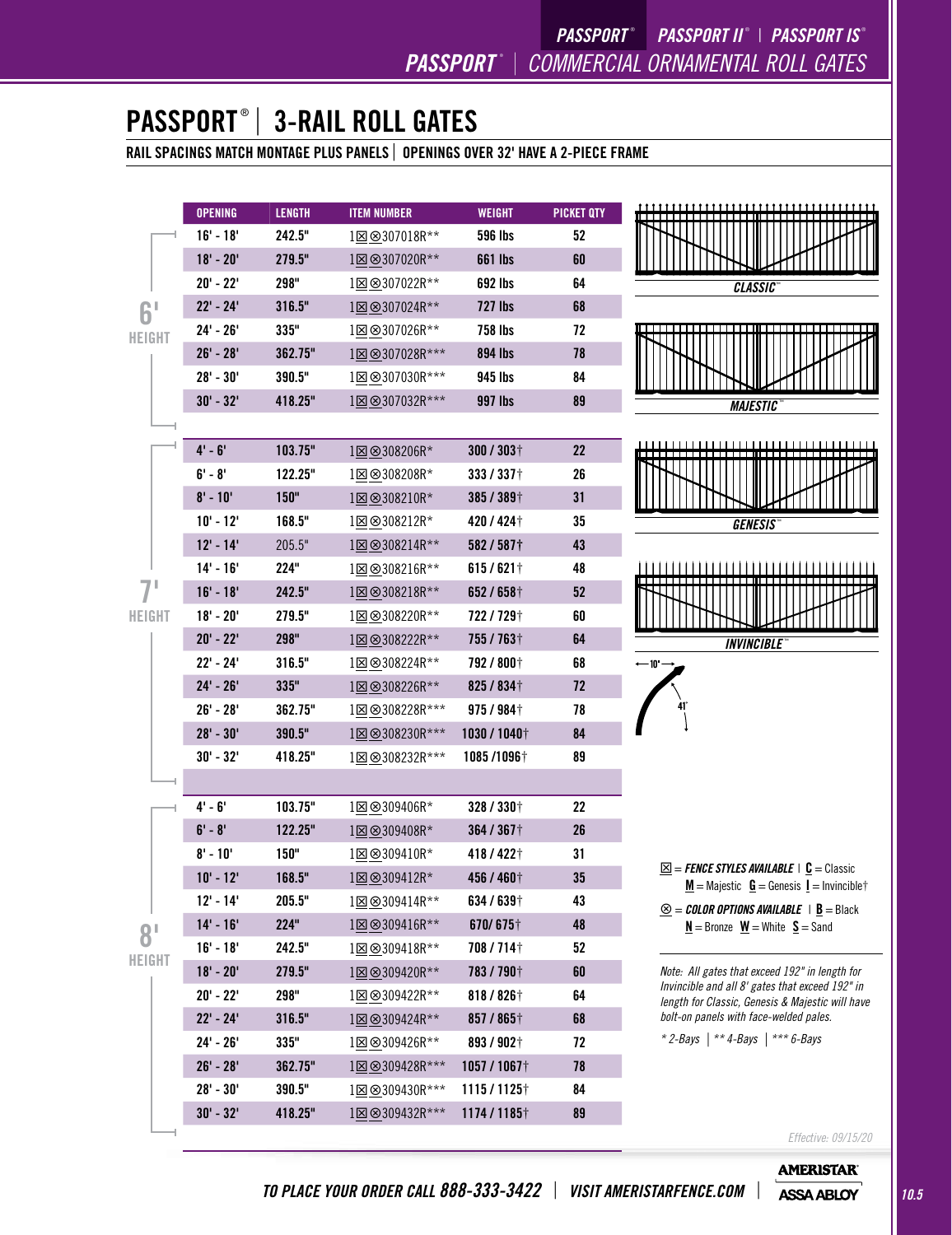### PASSPORT ® | 3-RAIL ROLL GATES WITH RINGS

RAIL SPACINGS MATCH MONTAGE PLUS PANELS | OPENINGS OVER 32' HAVE A 2-PIECE FRAME

|                | <b>OPENING</b> | <b>LENGTH</b> | <b>ITEM NUMBER</b>          | <b>WEIGHT</b>  | <b>PICKET QTY</b> |
|----------------|----------------|---------------|-----------------------------|----------------|-------------------|
|                | $4' - 6'$      | 103.75"       | 1⊠ ⊗304606RR*               | 226 lbs        | 22                |
|                | $6' - 8'$      | 122.25"       | 1⊠ ⊗304608RR*               | 254 lbs        | 26                |
|                | $8' - 10'$     | 150"          | 1⊠ ⊗304610RR*               | 297 lbs        | 31                |
|                | $10' - 12'$    | 168.5"        | 1⊠ ⊗304612RR*               | <b>327 lbs</b> | 35                |
|                | $12' - 14'$    | 205.5"        | 1⊠ <sup>®</sup> 304614RR**  | 446 lbs        | 43                |
|                | $14' - 16'$    | 224"          | 1⊠ ⊗304616RR**              | 473 lbs        | 48                |
| П              | $16' - 18'$    | 242.5"        | 1⊠⊗304618RR**               | 505 lbs        | 52                |
|                | $18' - 20'$    | 279.5"        | 1⊠ ⊗304620RR**              | 564 lbs        | 60                |
| HEIGHT         | $20' - 22'$    | 298"          | 1図 8304622RR**              | 592 lbs        | 64                |
|                | $22' - 24'$    | 316.5"        | 1⊠ ⊗304624RR**              | <b>623 lbs</b> | 68                |
|                | $24' - 26'$    | 335"          | 1⊠ ⊗304626RR**              | 651 lbs        | 72                |
|                | $26' - 28'$    | 362.75"       | 1⊠ ⊗304628RR***             | <b>762 lbs</b> | 78                |
|                | $28' - 30'$    | 390.5"        | 1⊠⊗304630RR***              | 809 lbs        | 84                |
|                | $30' - 32'$    | 418.25"       | 1 <sup>8</sup> 9304632RR*** | 857 lbs        | 89                |
|                |                |               |                             |                |                   |
|                | $4' - 6'$      | 103.75"       | 1⊠⊗305806RR*                | <b>253 lbs</b> | 22                |
|                | $6' - 8'$      | 122.25"       | 1⊠ ⊗305808RR*               | <b>283 lbs</b> | 26                |
|                | $8' - 10'$     | 150"          | 1⊠ <sup>⊗</sup> 305810RR*   | <b>330 lbs</b> | 31                |
|                | $10' - 12'$    | 168.5"        | 1⊠⊗305812RR*                | <b>362 lbs</b> | 35                |
|                | $12' - 14'$    | 205.5"        | 1⊠ <sup>⊗</sup> 305814RR**  | <b>496 lbs</b> | 43                |
|                | $14' - 16'$    | 224"          | 1⊠ ⊗305816RR**              | <b>526 lbs</b> | 48                |
|                | $16' - 18'$    | 242.5"        | 1⊠ ⊗305818RR**              | <b>559 lbs</b> | 52                |
| 5 <sup>1</sup> | $18' - 20'$    | 279.5"        | 1⊠ ⊗305820RR**              | 623 lbs        | 60                |
| HEIGHT         | $20' - 22'$    | 298"          | 1⊠ ⊗305822RR**              | <b>653 lbs</b> | 64                |
|                | $22' - 24'$    | 316.5"        | 1⊠ ⊗305824RR**              | <b>687 lbs</b> | 68                |
|                | $24' - 26'$    | 335"          | 1⊠ <sup>®</sup> 305826RR**  | 717 lbs        | 72                |
|                | $26' - 28'$    | 362.75"       | 1図 8305828RR**              | 841 lbs        | 78                |
|                | $28' - 30'$    | 390.5"        | 1図 8305830RR***             | 891 lbs        | 84                |
|                | 30' - 32'      | 418.25"       | 1 <b>8</b> 9305832RR***     | 942 lbs        | 89                |
|                |                |               |                             |                |                   |
|                | $4' - 6'$      | 103.75"       | 1図 8307006RR*               | 280 lbs        | 22                |
|                | $6' - 8'$      | 122.25"       | 1⊠ ⊗307008RR*               | <b>313 lbs</b> | 26                |
|                | $8' - 10'$     | 150"          | 1⊠⊗307010RR*                | 363 lbs        | 31                |
| HEIGHT         | $10' - 12'$    | 168.5"        | 1⊠ <sup>⊗</sup> 307012RR*   | <b>397 lbs</b> | 35                |
|                | $12' - 14'$    | 205.5"        | 1⊠⊗307014RR*                | <b>546 lbs</b> | 43                |
|                | $14' - 16'$    | 224"          | 1⊠ <sup>®</sup> 307016RR**  | <b>579 lbs</b> | 48                |



*GENESIS* ™

*Effective: 09/15/20*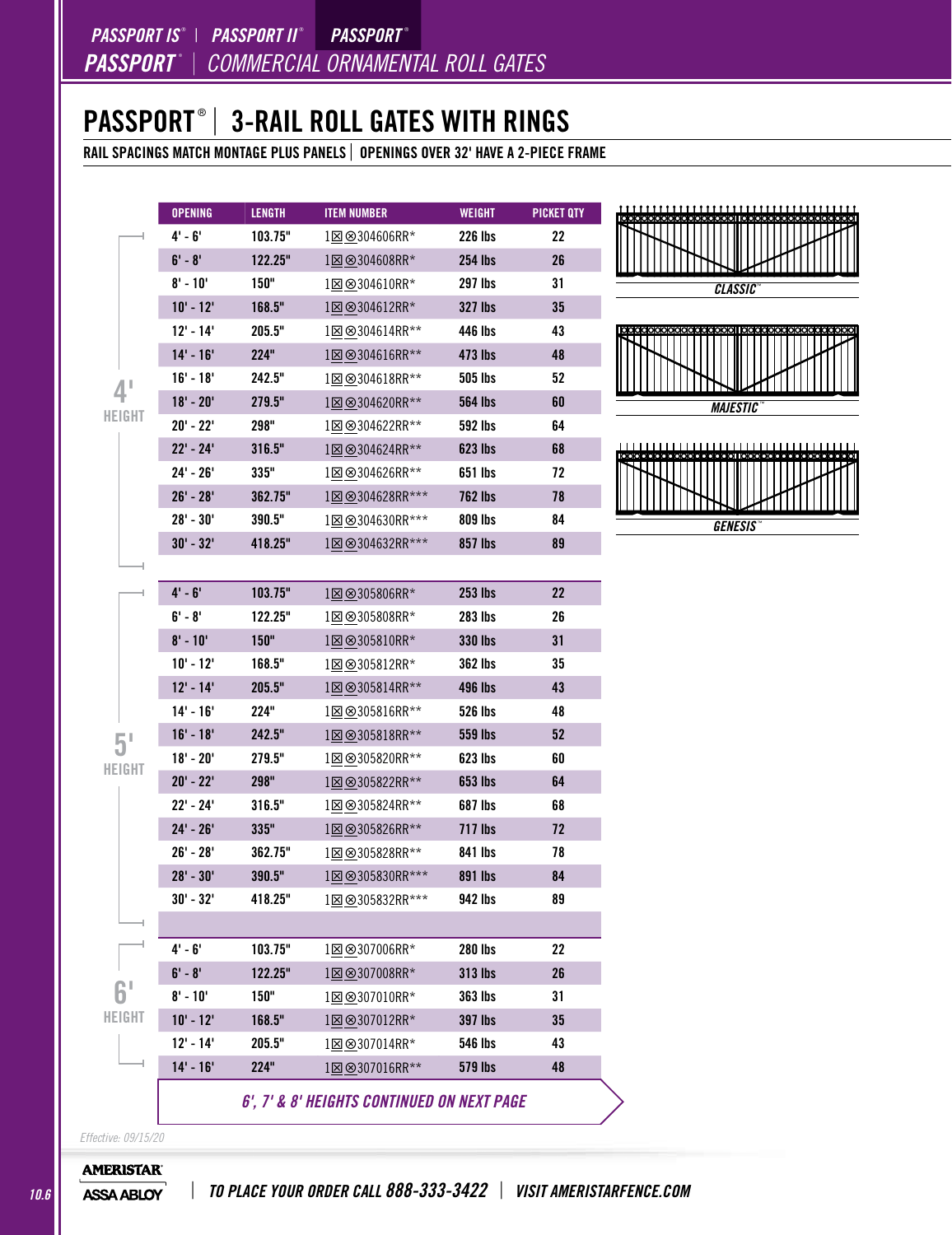

*Effective: 09/15/20* **AMERISTAR**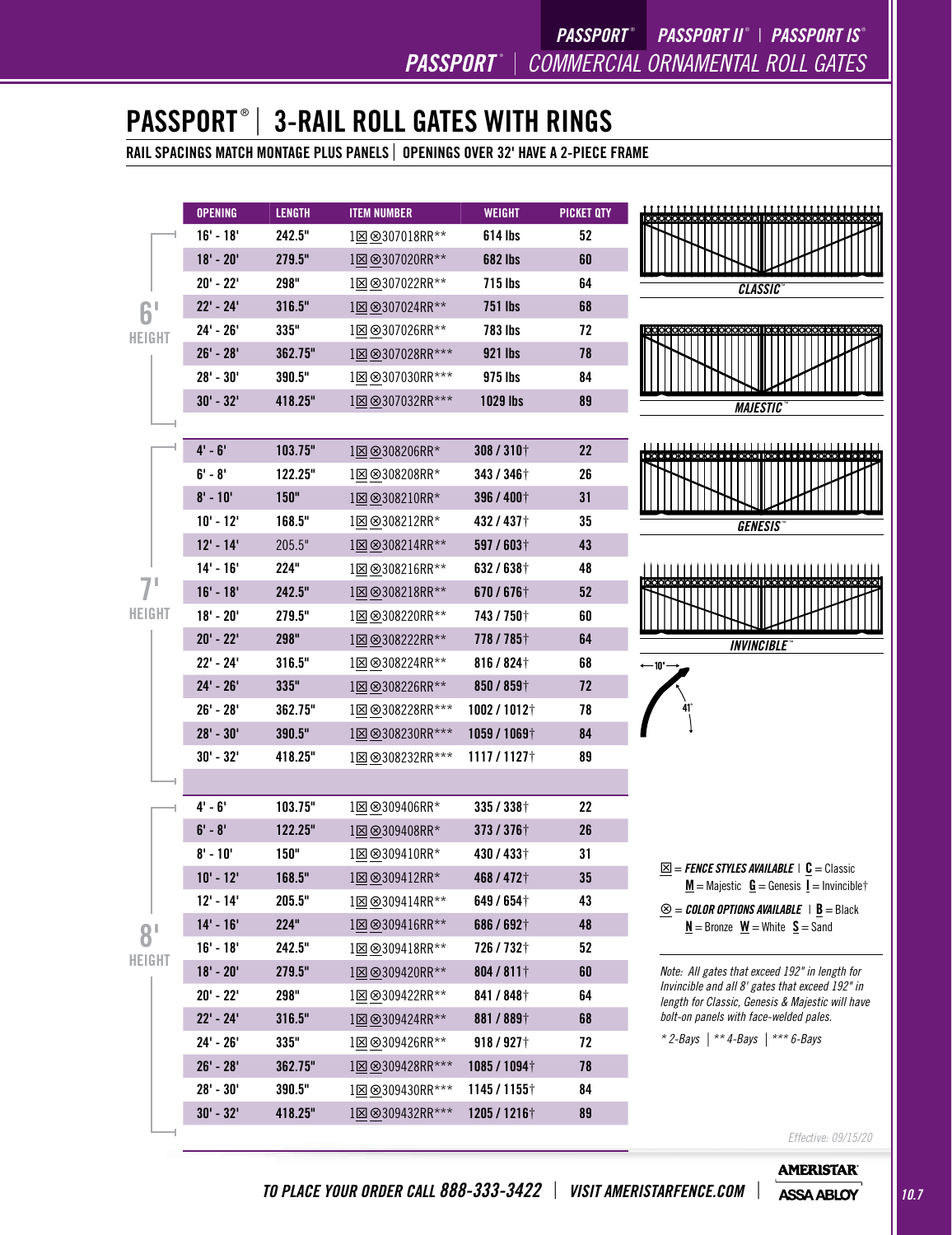### *PASSPORT* ® <sup>|</sup> *COMMERCIAL ORNAMENTAL ROLL GATES PASSPORT IS* ® | *PASSPORT II* ®  *PASSPORT* ®

# PASSPORT® | HARDWARE

V-TRACK NOT INCLUDED



| <b>DESCRIPTION</b>                                                                                                                                    |  | <b>ITEM NUMBER</b> | <b>WHEEL OTY</b> | <b>BOX OTY</b> | <b>WEIGHT</b> |
|-------------------------------------------------------------------------------------------------------------------------------------------------------|--|--------------------|------------------|----------------|---------------|
| <b>PassPort Gate Kit</b>                                                                                                                              |  | PGKODN             |                  |                | 35            |
| Kits include: (2) 6" Wheel Kits / includes wheels, bearings, spacer bushings, washers, bolts & lock nuts<br>(2) Safety Guide Rollers   (1) Gate Latch |  |                    |                  |                |               |





# PASSPORT ® | ORNAMENTAL SQUARE POST

| <b>DESCRIPTION</b> | <b>POST LENGTH</b> | <b>ITEM NUMBER</b>   | <b>POST WEIGHT</b> |
|--------------------|--------------------|----------------------|--------------------|
|                    | 6'                 | P <sup>®</sup> 40072 | <b>39 lbs</b>      |
|                    | 7'                 | P <sup>®</sup> 40084 | 47 lbs             |
|                    | 8'                 | P <sup>⊗</sup> 40096 | <b>54 lbs</b>      |
|                    | 9'                 | P <sup>®</sup> 40108 | 61 lbs             |
| 4" sq. x 11ga.     | 10'                | P <sup>®</sup> 40120 | 67 lbs             |
|                    | 11'                | P <sup>⊗</sup> 40132 | 74 lbs             |
| <b>STEEL</b>       | 12'                | P <sup>®</sup> 40144 | 81 lbs             |
|                    | 13'                | P <sup>®</sup> 40156 | 87 lbs             |
|                    | 14'                | P <sup>®</sup> 40168 | <b>94 lbs</b>      |
|                    | 15'                | P <sup>®</sup> 40180 | $101$ lbs          |
|                    | 16'                | P <sup>®</sup> 40192 | <b>108 lbs</b>     |

 $\underline{\otimes}$  = *COLOR OPTIONS AVAILABLE* | **<u>B</u>** = Black  $\underline{N}$  = Bronze  $\underline{W}$  = White  $\underline{S}$  = Sand

*Effective: 09/15/20*

**AMERISTAR**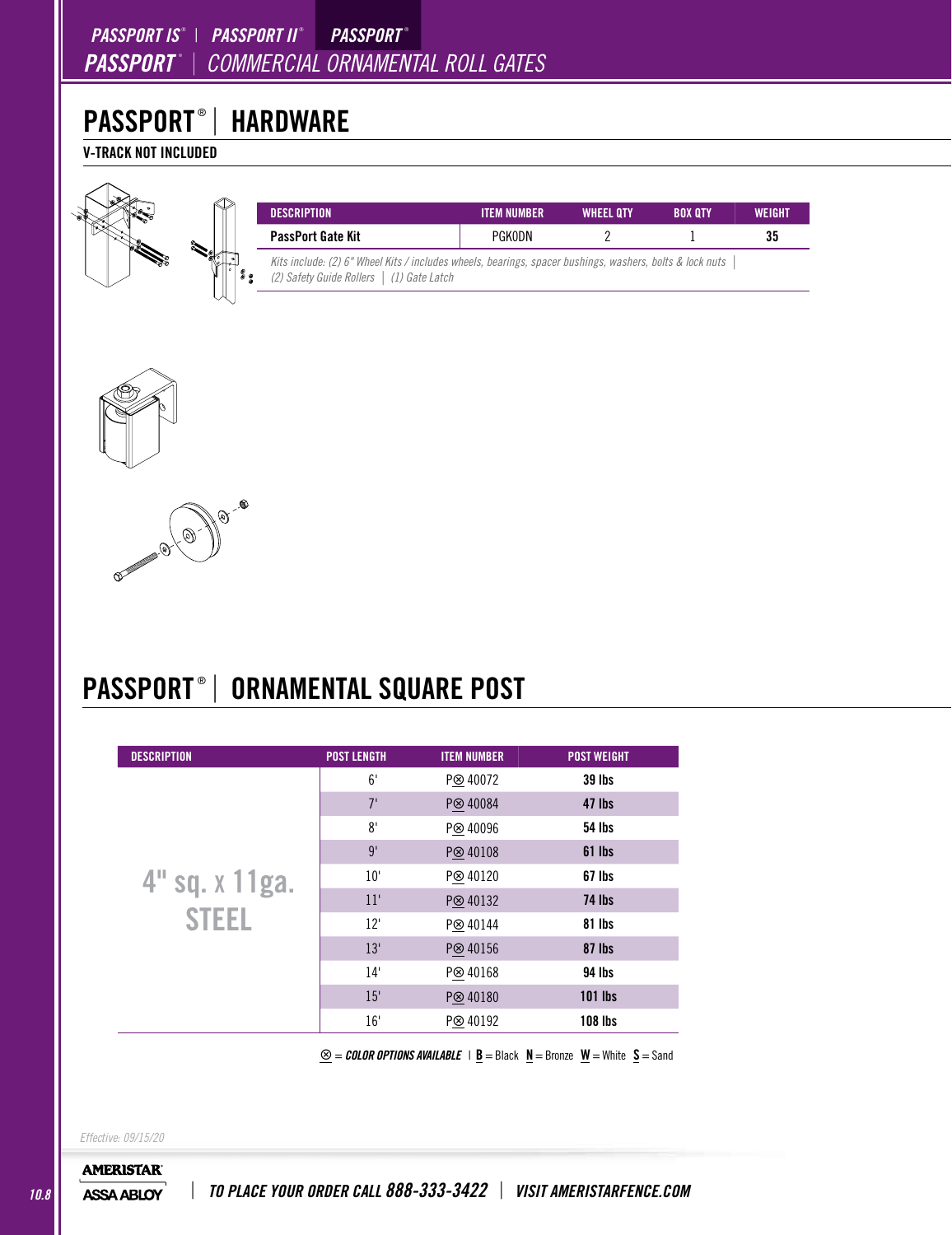# PASSPORT ® | STEEL PLATED ORNAMENTAL SQUARE POSTS

PLATED POSTS USED WITH MAJESTIC PANELS REQUIRE 1" DEPENDING ON GRADE ELEVATION



|                  | <b>POST LENGTH</b> | <b>PLATE SIZE</b>                     | <b>ITEM NUMBER</b>   | <b>WEIGHT</b> |
|------------------|--------------------|---------------------------------------|----------------------|---------------|
|                  | 4'                 | 8" sq. x .375" / .5625" holes (8876G) | P <sup>⊗40048P</sup> | <b>33 lbs</b> |
|                  | 5'                 | 8" sq. x .375" / .5625" holes (8876G) | P⊗40060P             | <b>39 lbs</b> |
|                  | 6'                 | 8" sq. x .375" / .5625" holes (8876G) | P⊗40072P             | 47 lbs        |
| $4"$ sq. x 11ga. | $7^{\circ}$        | 8" sq. x .375" / .5625" holes (8876G) | P⊗40084P             | <b>54 lbs</b> |
|                  | 8'                 | 8" sq. x .375" / .5625" holes (8876G) | P⊗40096P             | 61 lbs        |
|                  | 9'                 | 8" sq. x .375" / .5625" holes (8876G) | P⊗40108P             | 67 lbs        |
|                  | 10'                | 8" sq. x .375" / .5625" holes (8876G) | P⊗40120P             | 74 lbs        |

 $\mathcal{L} = \mathcal{L}$ **OLOR OPTIONS AVAILABLE** | **B** = Black **N** = Bronze **S** = Sand **W** = White

# PASSPORT ® | POST CAPS



| <b>CAP SIZE</b> | <b>ITEM NUMBER</b> |  | <b>WEIGHT</b> |        |  |
|-----------------|--------------------|--|---------------|--------|--|
| 4"sq.           | A $\otimes$ 509    |  |               | .4 lbs |  |
| ⌒               |                    |  |               |        |  |

 $\otimes$  = *COLOR OPTIONS AVAILABLE* | B = Black  $N$  = Bronze S = Sand  $W$  = White

*Effective: 09/15/20*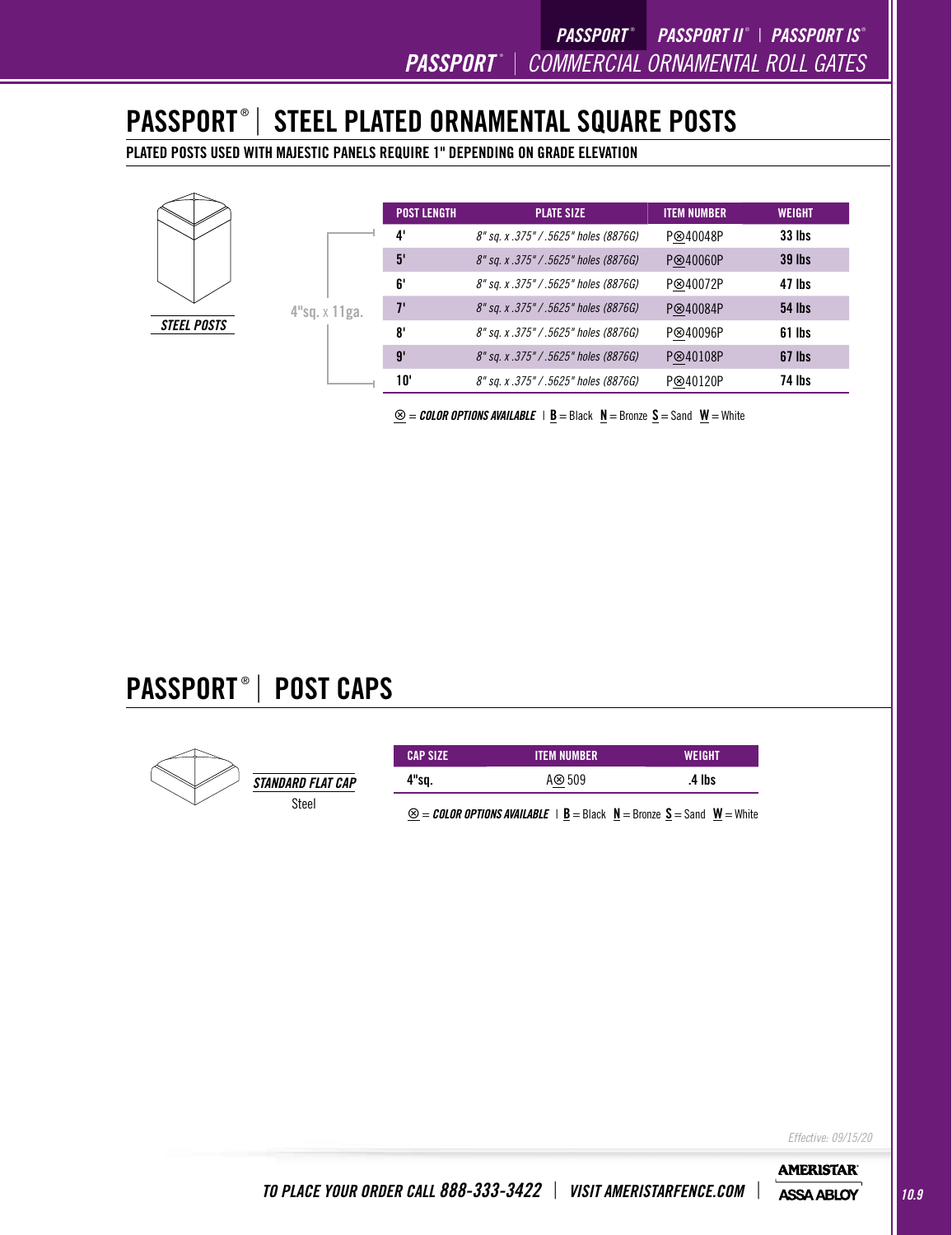## PASSPORT® | CONSTRUCTION SPECIFICATION 32 31 00

#### STEEL ROLL GATE SYSTEM

### PART 1 - GENERAL

### 1.01 WORK INCLUDED

The contractor shall provide all labor, materials and appurtenances necessary for installation of the steel roll gate system defined herein at *(specify project site).*

#### 1.02 RELATED WORK

Section 022\_\_ - Earthwork Section 030\_ \_ - Concrete

#### 1.03 SYSTEM DESCRIPTION

The manufacturer shall supply a total roll gate system of Ameristar® PassPort® Commercial Ornamental design series and *(specify the style as Classic™, Majestic™, Genesis™, or Invincible™)* style. The system shall include all components *(i.e., pickets, rails, gate uprights, wheels and hardware)* required.

#### 1.04 QUALITY ASSURANCE

The contractor shall provide laborers and supervisors who are thoroughly familiar with the type of construction involved and materials and techniques specified.

#### 1.05 REFERENCES

- **ASTM B117** Practice for Operating Salt-Spray (Fog) Apparatus
- ASTM D523 Test Method for Specular Gloss
- ASTM D714 Test Method for Evaluating Degree of Blistering in Paint
- ASTM D1654 Test Method for Evaluation of Painted or Coated Specimens Subjected to Corrosive Environments
- ASTM D2244 Test Method for Calculation of Color Differences from Instrumentally Measured Color Coordinates
- ASTM D2794 Test Method for Resistance of Organic Coatings to the Effects of Rapid Deformation (Impact)
- ASTM D3359 Test Method for Measuring Adhesion by Tape Test
- ASTM D6695 Standard Practice for Xenon-Arc Exposures of Paint and Related Coatings

#### 1.06 SUBMITTAL

The manufacturer's submittal package shall be provided prior to installation.

#### 1.07 PRODUCT HANDLING AND STORAGE

Upon receipt at the job site, all materials shall be checked to ensure that no damages occurred during shipping or handling. Materials shall be stored in such a manner to ensure proper ventilation and drainage and to protect against damage, weather, vandalism and theft.

#### PART 2 - MATERIALS

#### 2.01 MANUFACTURER

The steel roll gate system shall conform to Ameristar PassPort Commercial Ornamental design series, *(specify Classic, Majestic, Genesis, or Invincible* style and *(specify 2-rail or 3-rail)* frame configuration manufactured by Ameristar Fence Products, Inc. in Tulsa, Oklahoma.

#### 2.02 MATERIAL

- A. Steel material for roll gate components *(i.e. pickets, rails, diagonals and uprights),* shall be commercial steel with a minimum yield strength of 45,000 psi (344 MPa).
- B. Ornamental picket material shall be 3/4" square x 14 Ga. Tubing. Picket spacing shall be 4-5/8". Material for toprails, uprights and diagonals rails shall be 2" square x 16ga. Material for the bottom rail shall be 2" x 4" x 11ga. Posts shall be a minimum of 4" square x 11ga.

#### 2.03 FABRICATION

- A. Pickets, rails, uprights and posts shall be precut to specified lengths. Diagonals shall be precut to specified lengths and angles. Frame materials shall be joined by welding. Pickets shall be face welded to roll gate frame, except for Invincible gates over 18' long. Invincible style gates over 18' long shall have pickets face-welded to 2" x 2" angle iron to form panels equal in length to the gate frame bay width.
- B. The manufactured roll gates and bolt-on panels *(if applicable)* shall be subjected to the PermaCoat® thermal stratification coating process *(high-temperature, in-line, multi-stage, multi-layer)* including, as a minimum, a six-stage pre-treatment/wash, an electrostatic spray application of an epoxy base, and a separate electrostatic spray application of a polyester finish. The base coat shall be a thermosetting epoxy powder coating *(gray in color)* with a minimum thickness of 2 mils (0.0508mm). The topcoat shall be a "no-mar" TGIC polyester powder coat finish with a minimum thickness of 2 mils (0.0508mm). The color shall be (specify Black, Bronze, White, or Desert Sand). The stratification-coated framework shall be capable of meeting the performance requirements for each quality characteristic shown in Table 1.
- C. Completed gates shall be capable of supporting a 200 lb. load applied at midspan without permanent deformation.

*Effective: 09/15/20* **AMERISTAR**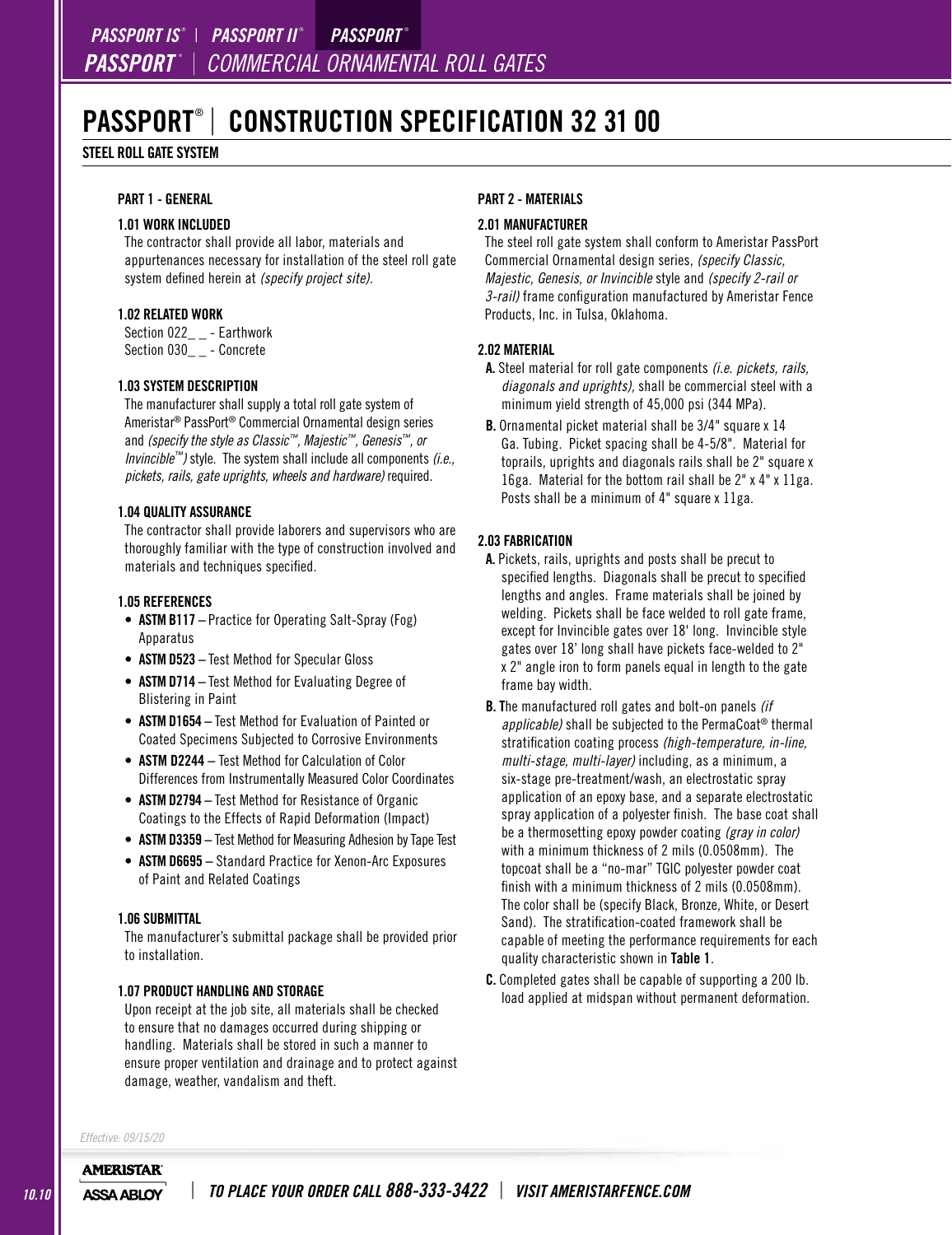## PASSPORT® | CONSTRUCTION SPECIFICATION 32 31 00

### STEEL ROLL GATE SYSTEM

### PART 3 - EXECUTION

### 3.01 PREPARATION

All new installation shall be laid out by the contractor in accordance with the construction plans.

#### 3.02 INSTALLATION

Gate posts shall be set in accordance with the spacings shown in the construction plans. The "Earthwork" and "Concrete" sections of this specification shall govern post base material requirements. 6" wheels shall be bolted to the gate *(between the wheel plates welded near the ends of the gate bottom rail)*. The gate shall be set upright with the V-grooved wheels positioned over the pre-installed steel V-track that traverses the gate opening. Roller guides shall be affixed to the gate posts at a height even with the gate toprail to hold the gate in a vertical position. Gate stops shall be welded to the end of the gate or track so gate cannot pass rollers in either direction.

#### 3.03 CLEANING

The contractor shall clean the jobsite of excess materials; post hole excavations shall be scattered uniformly away from posts.

|   | <b>COATING PERFORMANCE REQUIREMENTS</b> |                               |                                                                                                                                                          |  |
|---|-----------------------------------------|-------------------------------|----------------------------------------------------------------------------------------------------------------------------------------------------------|--|
|   | QUALITY CHARACTERISTICS                 | ASTM TEST METHOD              | <b>PERFORMANCE REQUIREMENTS</b>                                                                                                                          |  |
| ⊣ | ADHESION                                | <b>D3359 - METHOD B</b>       | Adhesion (retention of coating) over 90% of test area (tape and knife kit test).                                                                         |  |
| 닖 | <b>CORROSION RESISTANCE</b>             | B117, D714, D1654             | <b>Corrosion resistance over 1,000 hours</b> (scribed per D1654; failure mode is<br>accumulation of 1/8" coating loss from scribe or medium #8 blisters) |  |
| ≤ | <b>IMPACT RESISTANCE</b>                | D2794                         | Impact resistance over 60" lb. (forward impact using 0.625" ball).                                                                                       |  |
|   | <b>WEATHERING RESISTANCE</b>            | D822 D2244, D523 (60° method) | Weathering resistance over 1,000 hours (failure mode is 60% loss of gloss or color<br>variance of more than 3 delta-E color units).                      |  |

*Effective: 09/15/20*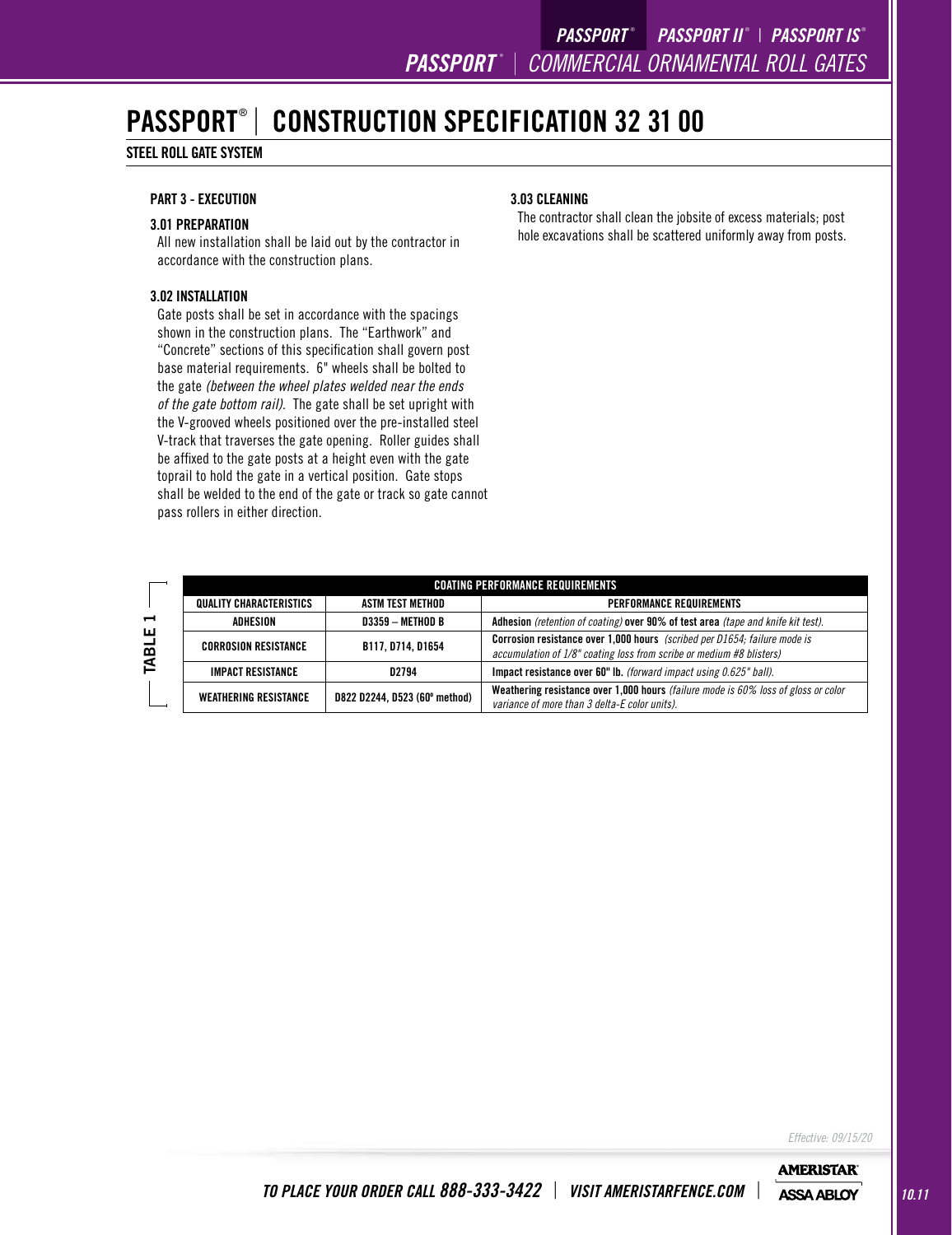*Effective: 09/15/20*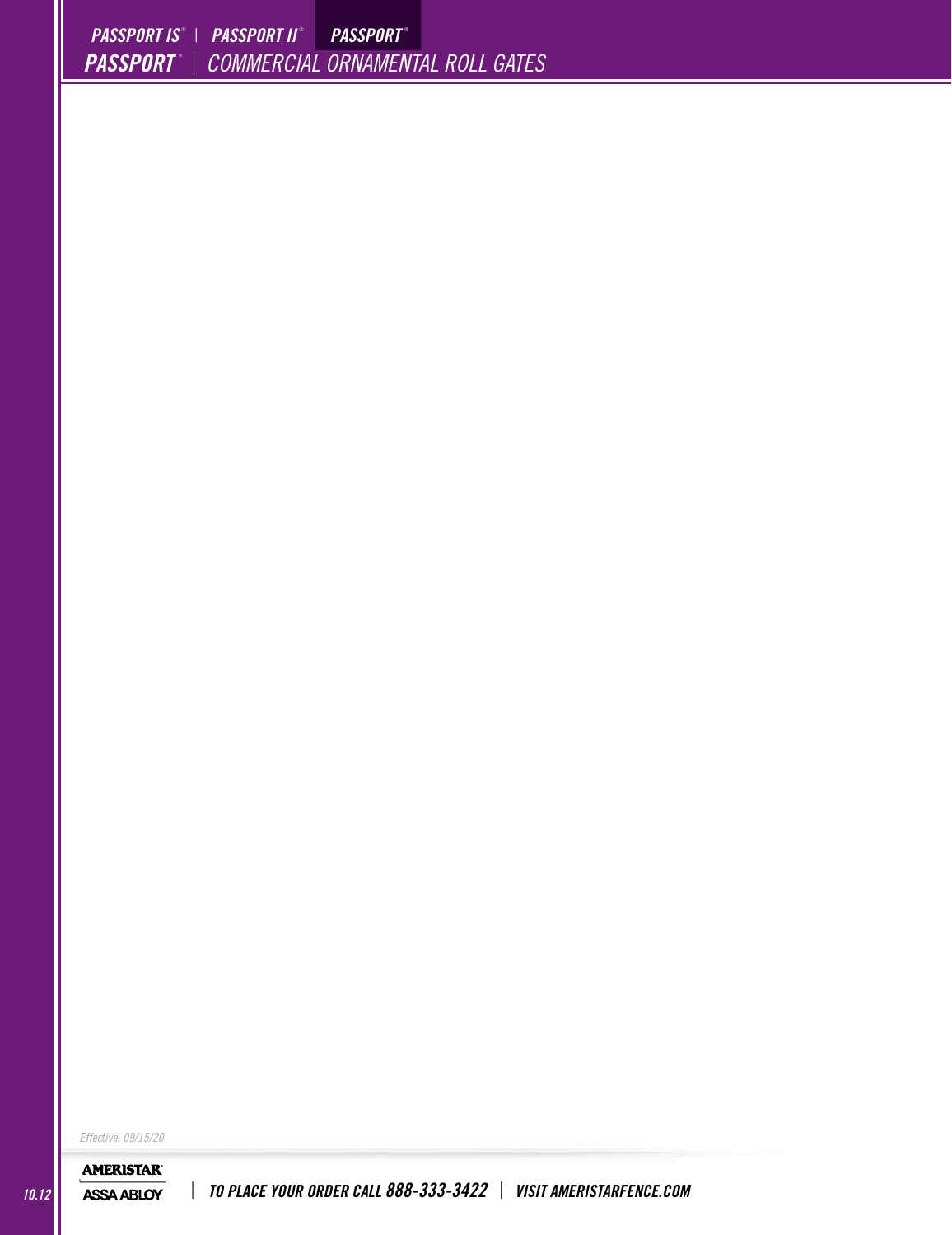*PASSPORT* ® <sup>|</sup> *COMMERCIAL ORNAMENTAL ROLL GATES PASSPORT* ®  *PASSPORT II* ® | *PASSPORT IS* ®

*Effective: 09/15/20*

**AMERISTAR®**